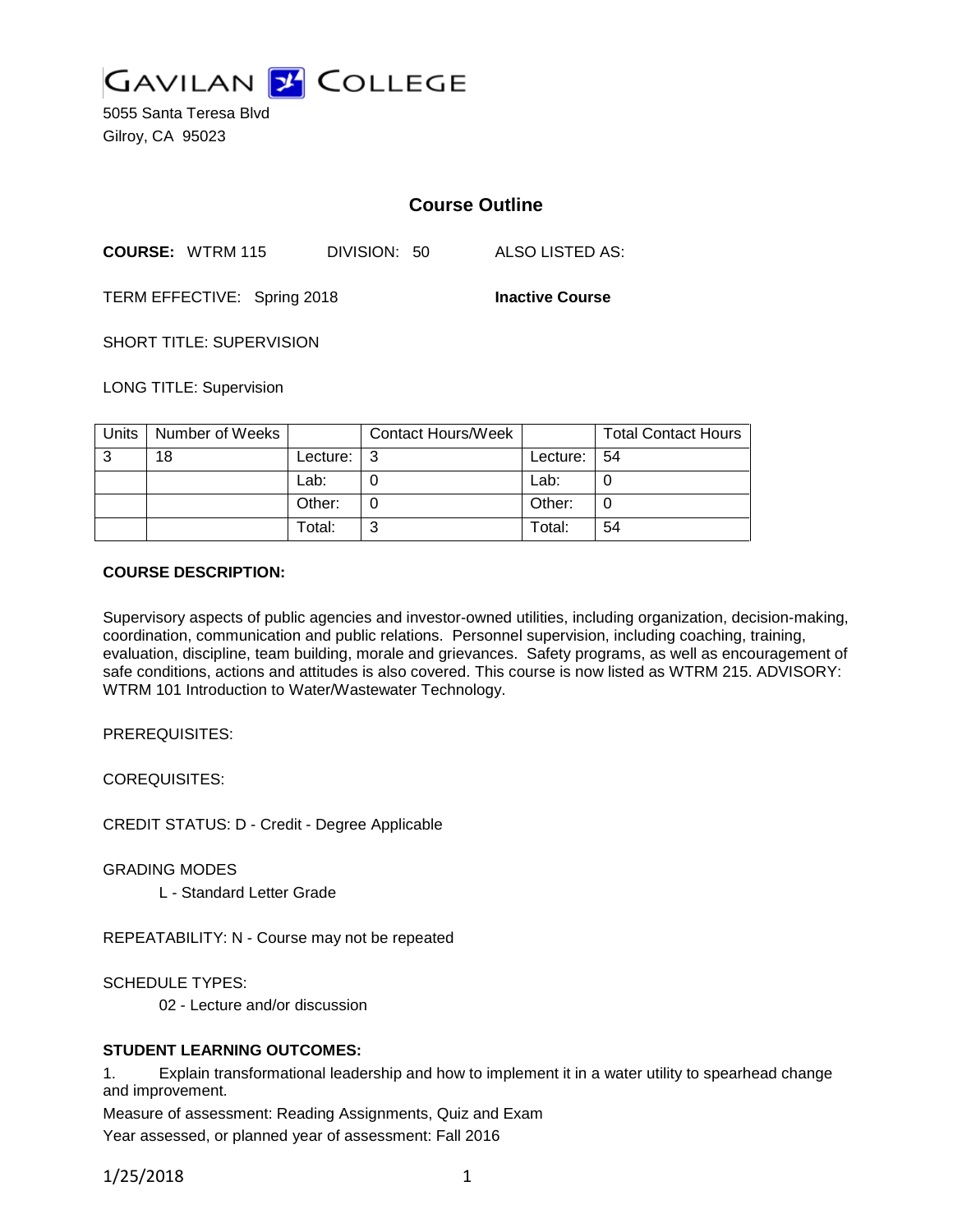2. Describe how to create a foundation for organizational change through culture alignment, leadership, and strategy.

Measure of assessment: Reading Assignments, Quiz and Exam

Year assessed, or planned year of assessment: Fall 2016

3. Outline the key elements for successful management in a competitive environment.

Measure of assessment: Reading Assignments, Quiz and Exam

Year assessed, or planned year of assessment: Fall 2016

4. Explain key approaches for improving employee performance and handling employee issues.

Measure of assessment: Classroom activity performance

Year assessed, or planned year of assessment: Fall 2016

5. Explain the management challenges associated with working in a natural monopoly that is regulated.

Measure of assessment: Reading Assignments, Quiz and Exam

Year assessed, or planned year of assessment: Fall 2016

6. Describe the major approaches for measuring corporate performance, including data-based decision making.

Measure of assessment: Reading Assignments, Quiz & Exam

Year assessed, or planned year of assessment: Fall 2016

7. Outline how to apply benchmarking to other utilities' performance in order to improve your own utility's performance.

Measure of assessment: Research project

Year assessed, or planned year of assessment: Fall 2016

8. Demonstrate effective business writing techniques, including focus and purpose, audience, organization, and development.

Measure of assessment: Design Assignment

Year assessed, or planned year of assessment: Fall 2016

9. Explain the key elements of planning for organizational change and harnessing the positive power of change.

Measure of assessment: Reading Assignment, Quiz and Exam.

Year assessed, or planned year of assessment: Fall 2016

# CONTENT, STUDENT PERFORMANCE OBJECTIVES, OUT-OF-CLASS ASSIGNMENTS

Inactive Course: 03/13/2017

3 Hours

Content: Introduction - Leadership challenges in a changing Industry

Student Performance Objectives (SPO): Discuss the leadership challenges, technology roles, the customer, the workforce, and the political realities associated with a water utility.

Out-of-Class Assignments: Read Introduction Section of Lauer Book.

3 Hours

Content: Leadership - The vital element in Water Industry transformation

Student Performance Objectives (SPO): Explain what constitutes strong leadership skills and their impact on the Water Industry.

Out-of-Class Assignments: Read Chapter 1, 2 of Lauer Book.

3 Hours

Content: Managing a competitive environment

Student Performance Objectives (SPO): Discuss how to put together a competitive management plan that will work for all water utilities.

Out-of-Class Assignments: Read Chapter 3,6 of Lauer Book

1/25/2018 2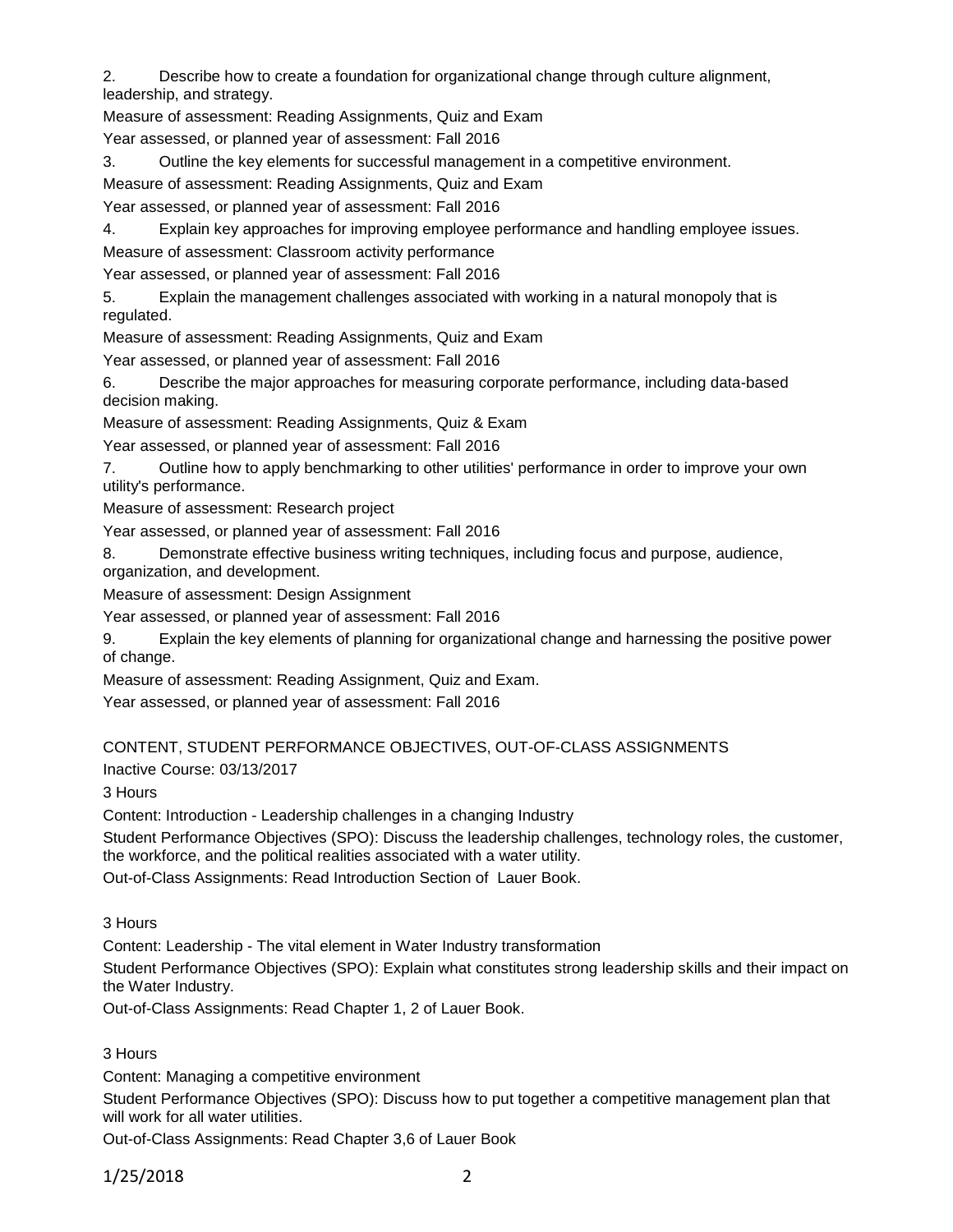# 6 Hours

Content: Private vs. Public Ownership of Water Utilities Student Performance Objectives (SPO): Outline the major differences and similarities between investorowned utilities, and public agencies

Out-of-Class Assignments: Read Chapter 11, 12, 15 of Lauer Book

# 6 Hours

Content: Improving employee performance and handling employee issues

Student Performance Objectives (SPO): Discuss the skills needed for employee interviews and for measuring employee performance.

Out-of-Class Assignments: In class groups will practice skills.

# 6 Hours

Content: Measuring Corporate performance

Student Performance Objectives (SPO): Discuss the approaches for identifying KPI's (Key Performance Indicators) and other performance data within a utility.

Out-of-Class Assignments: Read Chapter 21 of Lauer Book (semi-final exam)

6 Hours

Content: Performance Benchmarking

Student Performance Objectives (SPO): Identify accurate performance benchmarks for several different utilities and comparison of data.

Out-of-Class Assignments: Research assignment to identify other utilities benchmarks

5 Hours

Content: Business Writing

Student Performance Objectives (SPO): Demonstrate effective business writing skills for use in a water utility environment

Out-of-Class Assignments: Business writing assignment

6 Hours

Content: Communication and Motivation

Student Performance Objectives (SPO): Demonstrate effective communication skills in a manner that will positively motivate employees to do a better job.

Out-of-Class Assignments: Handout for reading

6 Hours

Content: Strategic planning for change

Student Performance Objectives (SPO): Discuss various strategic planning models at all levels of the organization

Out-of-Class Assignments: In class development of a strategic plan. Read Chapters 28-31 of the Lauer book.

2 Hours Final

### **METHODS OF INSTRUCTION:**

Lecture, exams, quizzes, homework assignments, videos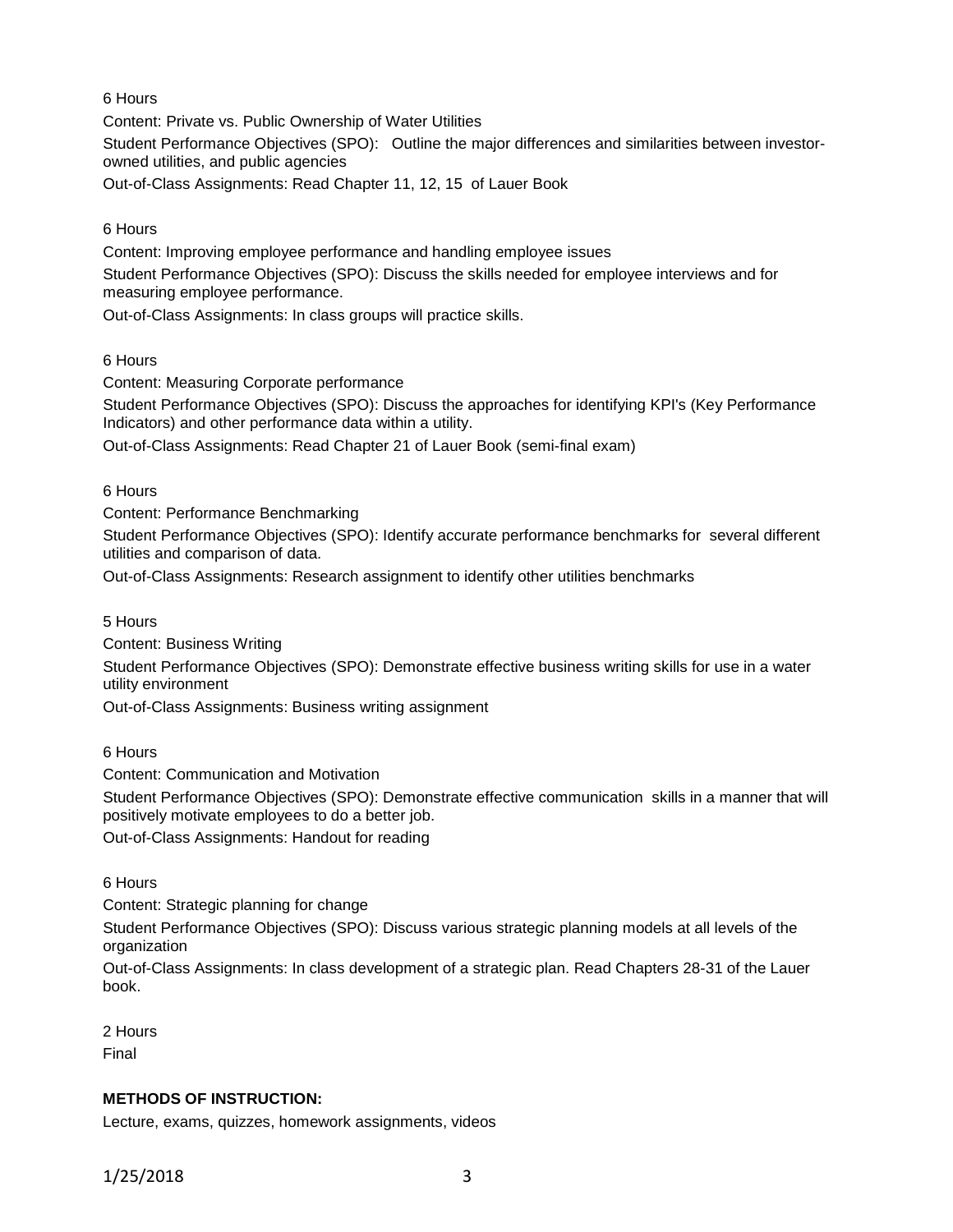### **METHODS OF EVALUATION:**

Writing assignments Percent of total grade: 20.00 % Percent range of total grade: 20 % to 30 % Other: Benchmark research assignment, Business writing Problem-solving assignments Percent of total grade: 10.00 % Percent range of total grade: 10 % to 20 % Quizzes Skill demonstrations Percent of total grade: 10.00 % Percent range of total grade: 10 % to 20 % Class Performance/s Objective examinations Percent of total grade: 50.00 %

#### **REPRESENTATIVE TEXTBOOKS:**

Required Representative Textbooks American Water Works Association Staff. Water Utility Management, 2nd Edition, or other appropriate college level text.. American Water Works Association,2011. Reading Level of Text, Grade: 10th Verified by: Dana Young Required Other Texts and Materials William C. Lauer; Excellence in Action: Water Utility Management in the 21st Century; American Water Works Association Recommended Other Texts and Materials Sandra E. Lamb; How to Write It, Third Edition; Publisher: Potter/Ten Speed/Harmony Press; Berkeley, CA

#### **ARTICULATION and CERTIFICATE INFORMATION**

Associate Degree: CSU GE: IGETC: CSU TRANSFER: Transferable CSU, effective 201230 UC TRANSFER: Not Transferable

SUPPLEMENTAL DATA: Basic Skills: N Classification: Y Noncredit Category: Y Cooperative Education: Program Status: 1 Program Applicable Special Class Status: N CAN: CAN Sequence: CSU Crosswalk Course Department: WTRM CSU Crosswalk Course Number: 115 Prior to College Level: Y Non Credit Enhanced Funding: N Funding Agency Code: Y

1/25/2018 4